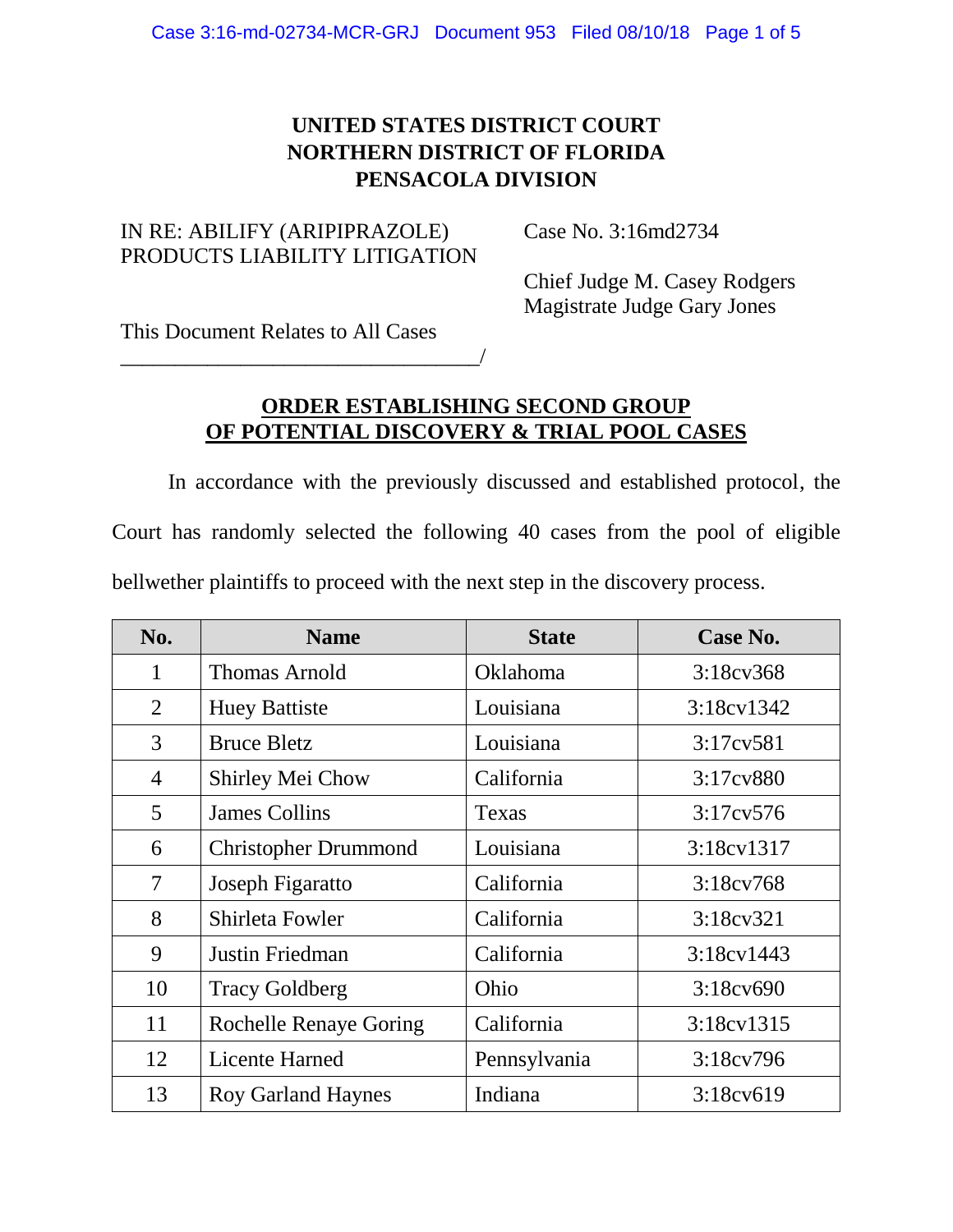| Page 2 of 5 |  |
|-------------|--|
|-------------|--|

| 14 | <b>Tim Jenkins</b>       | Kentucky      | 3:17cv598         |
|----|--------------------------|---------------|-------------------|
| 15 | Sanders Johnson, Jr.     | California    | 3:18cv1019        |
| 16 | <b>Janet Kalivas</b>     | Colorado      | 3:18cv1241        |
| 17 | Christine M. Kennedy     | Massachusetts | 3:16cv688         |
| 18 | Lisa Labiche             | Louisiana     | 3:17cv480         |
| 19 | Michelle Miller Lee      | Louisiana     | 3:17cv384         |
| 20 | Sandra K. Magill         | Idaho         | 3:17cv495         |
| 21 | Madeline Michelle Mayse  | Texas         | 3:17cv808         |
| 22 | Michael Mcelvain         | California    | 3:18cv1083        |
| 23 | Robert Len Miller        | Mississippi   | 3:17cv664         |
| 24 | <b>Yoram Nisim</b>       | Florida       | 3:18cv348         |
| 25 | <b>Annette Northcutt</b> | Nevada        | 3:18cv170         |
| 26 | Evan J. Obrentz          | Florida       | 3:17cv010         |
| 27 | Louis Ortiz              | Arizona       | 3:18cv462         |
| 28 | <b>Jose Ramon Pagan</b>  | Florida       | 3:17cv865         |
| 29 | Timothy B. Parada        | California    | 3:17cv707         |
| 30 | <b>Barry Richardson</b>  | Colorado      | 3:18cv300         |
| 31 | <b>Karl Rohen</b>        | Ohio          | 3:18cv562         |
| 32 | <b>Matthew Skoczen</b>   | Pennsylvania  | $3:18c\sqrt{563}$ |
| 33 | Joann M. Smalley         | Kentucky      | 3:17cv531         |
| 34 | <b>Valerie Stingley</b>  | Arizona       | 3:18cv766         |
| 35 | <b>Renea Teninty</b>     | California    | 3:17cv941         |
| 36 | Catherine O. Todd        | Arizona       | 3:18cv298         |
| 37 | Todd Alan Weitzman       | Colorado      | 3:18cv573         |
| 38 | <b>Brian Williams</b>    | Washington    | 3:17cv728         |
| 39 | Maryann Yanak            | Pennsylvania  | 3:18cv532         |
| 40 | Cynthia Yarbrough        | Oklahoma      | 3:18cv869         |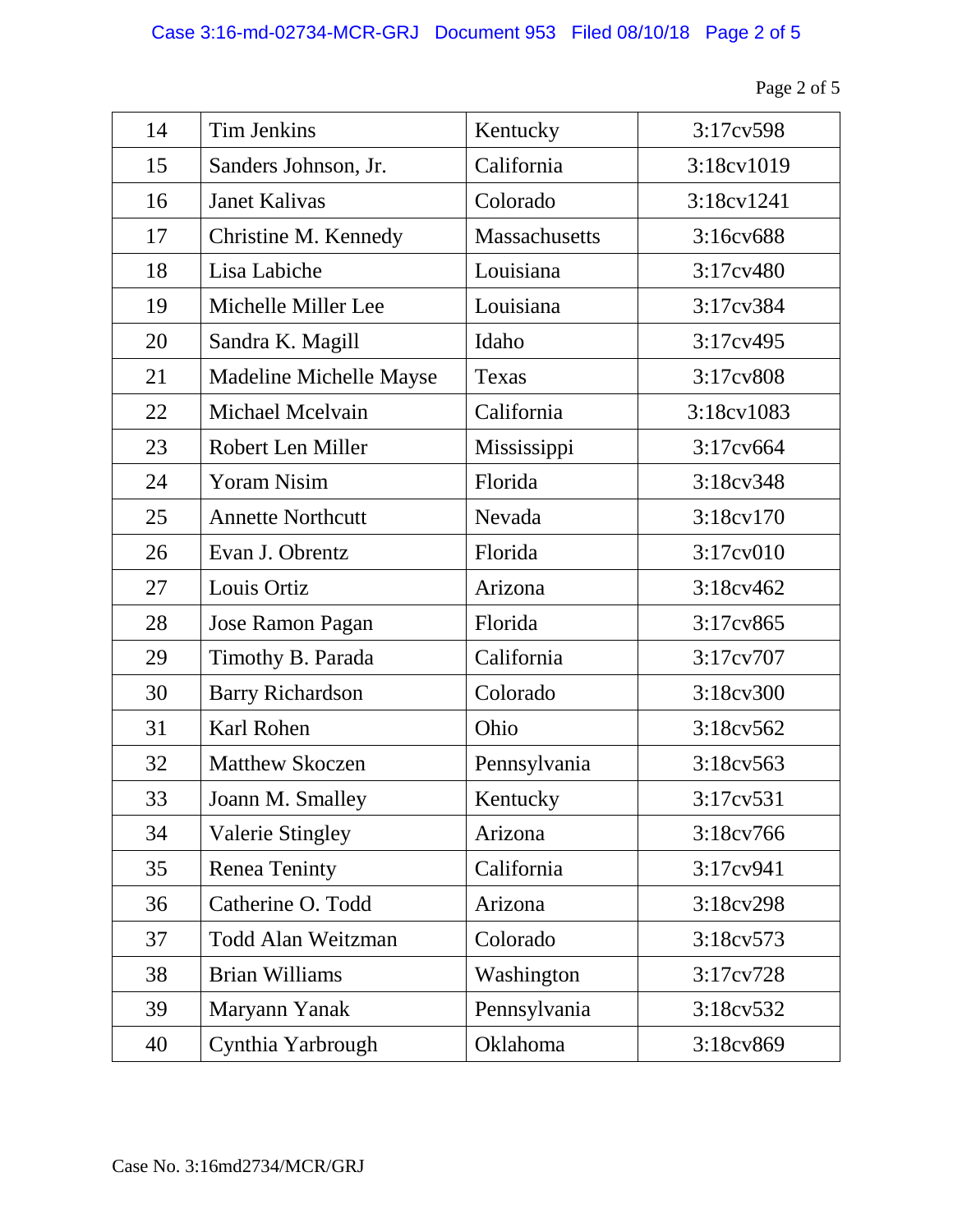### Page 3 of 5

Each side has **14 days** from the date of this Order to strike five cases from this pool, reducing the total pool to 30 cases.<sup>1</sup> The parties must file a joint notice of the cases struck by each side, together with a list of the remaining 30 cases. Additionally, at that time, Plaintiffs must advise the Court as to whether venue will be waived for each of the 30 cases.<sup>2</sup> Any case in which Plaintiffs do not waive venue will be removed from the pool and immediately replaced with another randomly selected case from the original pool of eligible bellwether plaintiffs.

In each of the 30 remaining cases, Plaintiffs must provide by **October 12, 2018** a completed Plaintiff Fact Sheet, together with medical, financial, and/or gambling records authorizations for each of the sources identified in the Plaintiff Fact Sheet, and copies of relevant medical, financial, and/or gambling records in Plaintiff's or Plaintiff counsel's possession. Should any additional authorization(s) be required for healthcare providers, financial, and/or gambling entities not identified in the Plaintiff Fact Sheet, Plaintiffs must provide such authorization(s) within two business days of Defendants' notifying Plaintiffs of the need. Once Defendants receive authorizations, they must immediately begin collecting medical,

 $\overline{a}$ 

<sup>&</sup>lt;sup>1</sup> The deadlines established in this Order wholly supersede and replace the deadlines set in Order No. 906.

<sup>2</sup> *See Lexecon Inc. v. Milberg Weiss Bershad Hynes & Lerach*, 523 U.S. 26 (1998).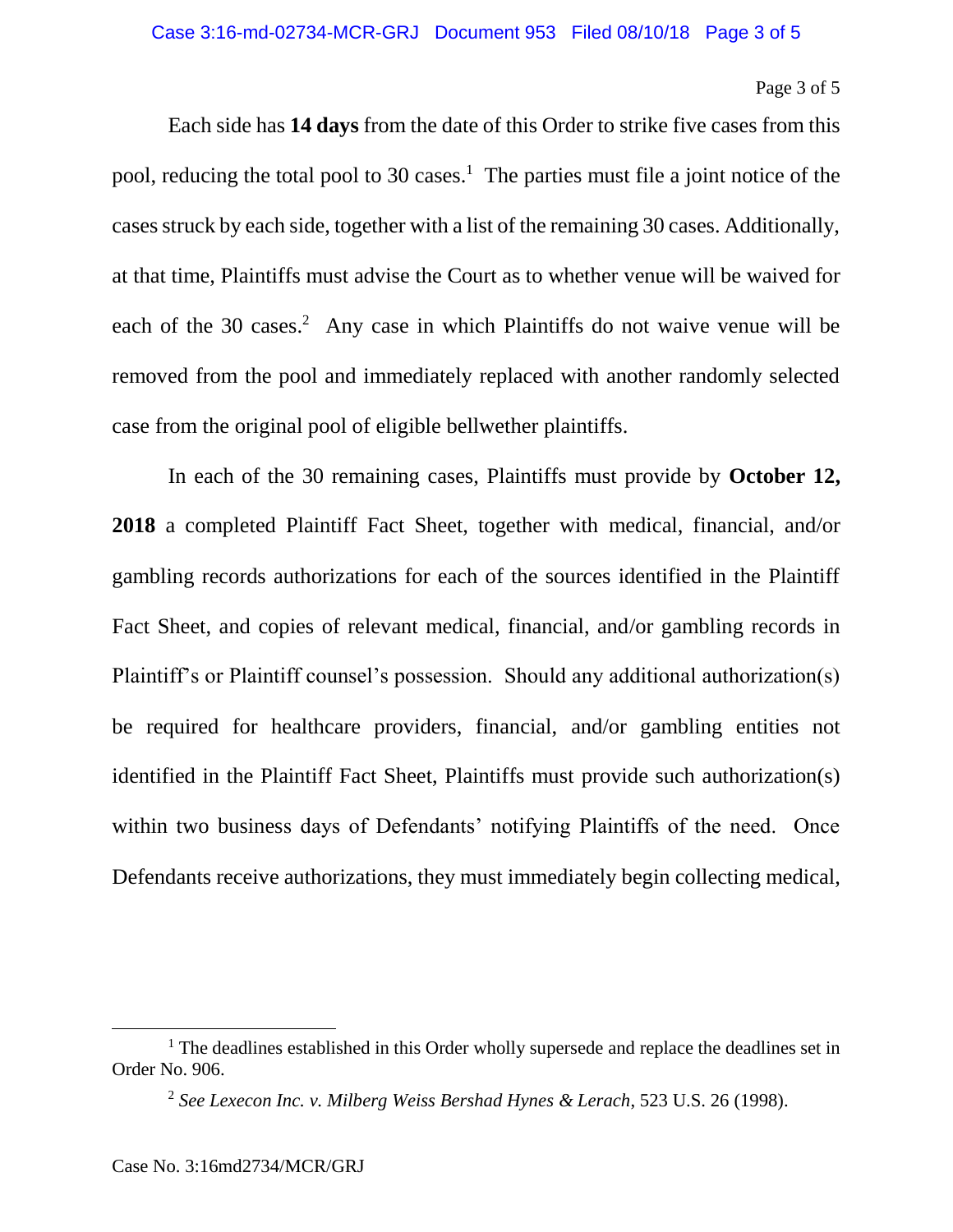#### Page 4 of 5

financial, and/or gambling records from third parties in each of the 30 pool cases. $3$ Plaintiffs' "first look" period to review records collected by RecordTrak is limited to five days.

By **December 14, 2018**, each side will strike an additional five cases, taking the total second discovery pool down to 20 cases. The parties will meet and confer on the reasonable scope of fact discovery for the 20 cases, including the number and sequence of depositions, the timing and production of Defendant Fact Sheets, and the timing of production, if any, of additional documents from both sides.<sup>4</sup>

Within seven days after the completion of the discovery identified above, each side will select five cases for trial, for a total of 10 cases in the second trial pool. The parties will meet and confer on the timing and scope of expert discovery for those 10 cases. If any of these 10 cases must be removed from the second trial pool, then the Court will randomly select a replacement from the remaining cases in the second discovery pool, provided sufficient time remains to prepare the new cases for trial.

The Court is continuing to consider the possibility of consolidating some number of cases for trial and trying the remaining cases individually. At this time,

 $\overline{\phantom{a}}$ 

<sup>&</sup>lt;sup>3</sup> Within the next two weeks, the Court will provide the parties with an order designed to facilitate the production of records by third-parties, which should be provided to the third parties along with the appropriate authorization(s).

<sup>&</sup>lt;sup>4</sup> The parties should be prepared to present a proposed discovery schedule at the January 2019 case management conference.